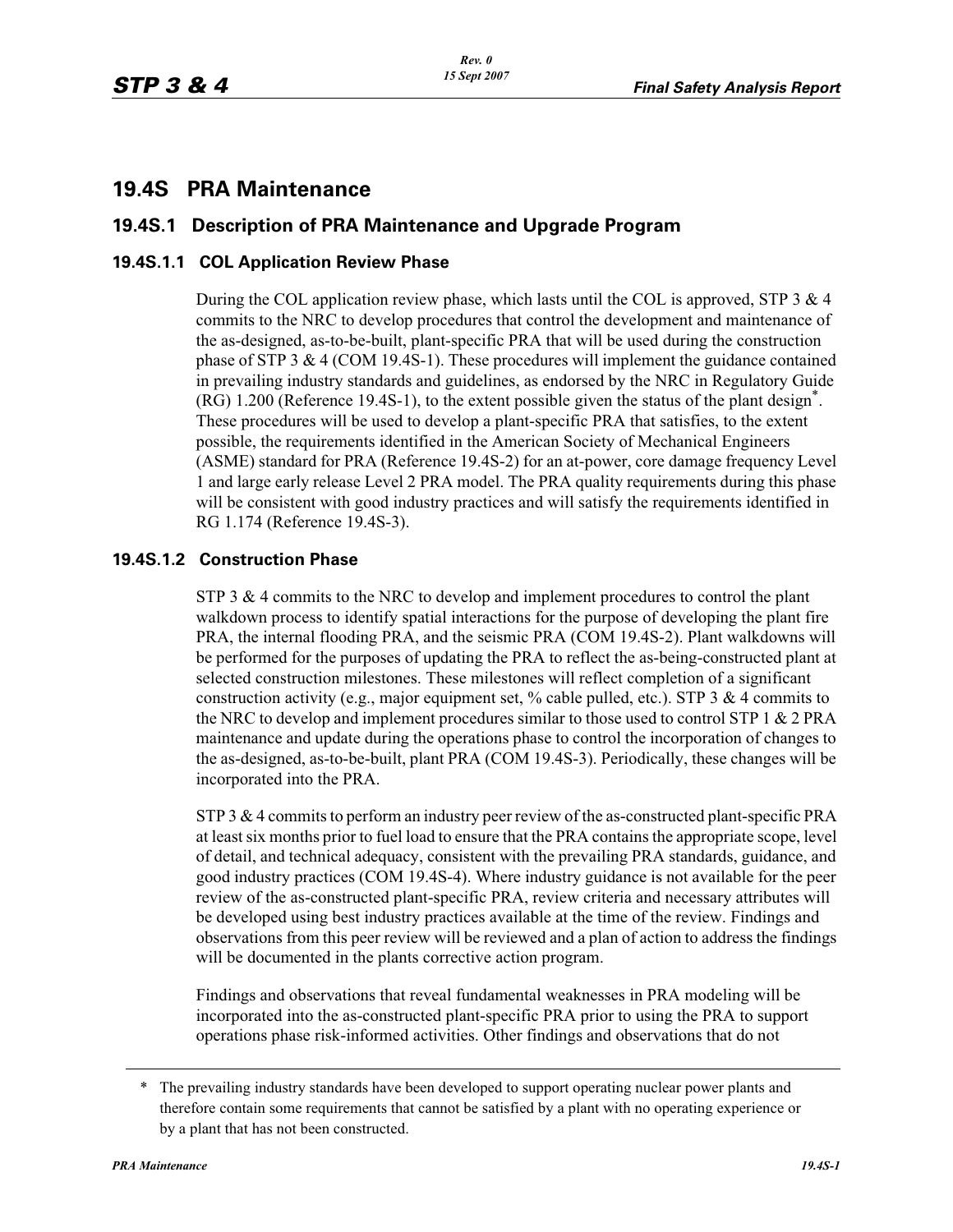significantly affect operations phase risk-informed applications may be deferred until the first major update of the operations phase PRA.

## **19.4S.1.3 Operations Phase**

An existing plant procedure on PRA Model Maintenance and Update discusses the process for maintaining and updating the plant-specific PRA that supports STP 1  $\&$  2. This procedure will be used to maintain the plant-specific PRA developed to support operation of STP 3 & 4. The major provisions of this procedure are:

- -The periodic update frequency for PRA model revisions is once every three years.
- - Updates of selected PRA processes, such as human reliability analysis and external events analysis are performed as necessary in response to changes in industry and NRC guidance and experience. These processes are reviewed as part of the model update process to identify potential changes.
- - Tracking of proposed changes to the PRA model using the stations Corrective Action Program.
- - Deferred tasks not performed during a periodic update are documented in a Condition Report in the Corrective Action Program. This Condition Report justifies the deferral and develops a plan of action for expeditiously completing remaining model tasks.
- - A description of the station records and industry programs that are periodically reviewed to identify potential changes to the plant-specific PRA model.
- - If a potential change to the PRA results in an increase to core damage frequency and/or large early release frequency of less than 10%, then the change is entered into the set of model changes for the next regularly scheduled PRA update. If the proposed change results in a change in core damage frequency or large early release frequency of greater than or equal to 10%, the Manager of Risk Management is notified and a tracking condition report is generated for the affected system or process clearly outlining the necessary changes. The decision to update the affected section(s) of the PRA is made by the Manager of Risk Management based upon consideration of the effect of the changes on existing riskinformed processes.
- - Describes which risk-informed applications are required to be updated after a PRA model revision.
- - Identifies which section of the plant-specific PRA will be updated during the periodic PRA update.
- - This procedure is reviewed periodically to ensure that it remains consistent with the NRC endorsed standards appropriate for the uses and applications of the plant-specific PRA.